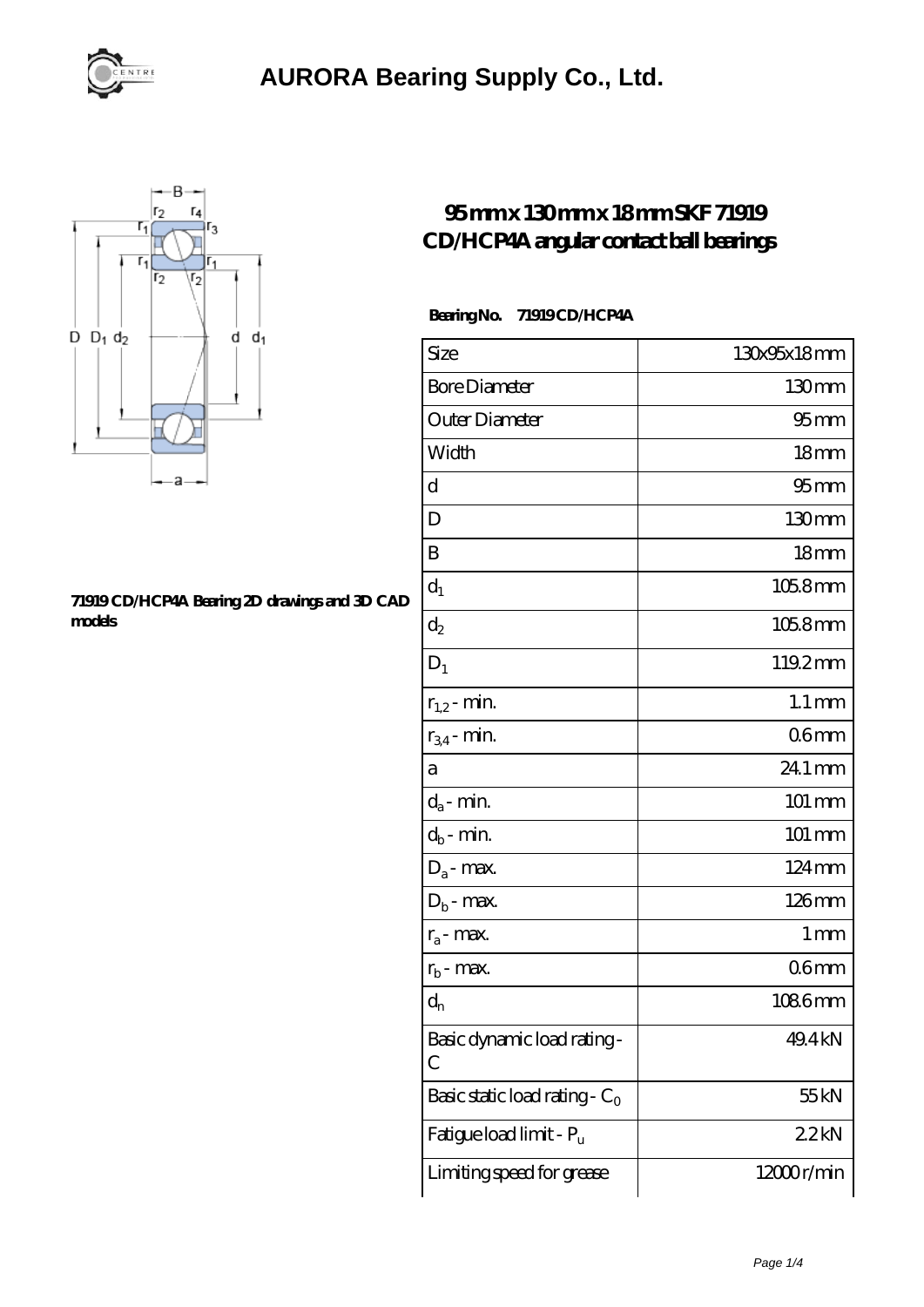

| Limiting speed for oil               | 18000mm/min         |
|--------------------------------------|---------------------|
| lubrication                          |                     |
| Ball - $D_w$                         | 11.112mm            |
| $Ball - z$                           | 28                  |
| $G_{ref}$                            | 7.8 <sub>cm3</sub>  |
| Calculation factor - $f_0$           | 164                 |
| Preload class $A - G_A$              | 190N                |
| Preload class $B - G_B$              | 380N                |
| Preload class $C - G_C$              | 760N                |
| Preload class $D - G_D$              | 1520N               |
| Calculation factor - f               | 1.26                |
| Calculation factor - f               | 1                   |
| Calculation factor - $f_{2A}$        | 1                   |
| Calculation factor - $f_{2B}$        | 1.07                |
| Calculation factor - $f_{\chi}$      | 1.12                |
| Calculation factor - $f_{2D}$        | 1.18                |
| Calculation factor - f <sub>HC</sub> | 1.04                |
| Preload class A                      | 112N/micron         |
| Preload class B                      | 155N/micron         |
| Preload class C                      | 220N/micron         |
| Preload class D                      | 323N/micron         |
| $d_1$                                | $1058$ mm           |
| $\mathrm{d}_2$                       | $1058$ mm           |
| $D_1$                                | 119.2mm             |
| $r_{1,2}$ min.                       | $1.1 \,\mathrm{mm}$ |
| $r_{34}$ min.                        | 06 <sub>mm</sub>    |
| $d_a$ min.                           | $101 \text{ mm}$    |
| $d_h$ min.                           | $101 \, \text{mm}$  |
| $D_a$ max.                           | 124mm               |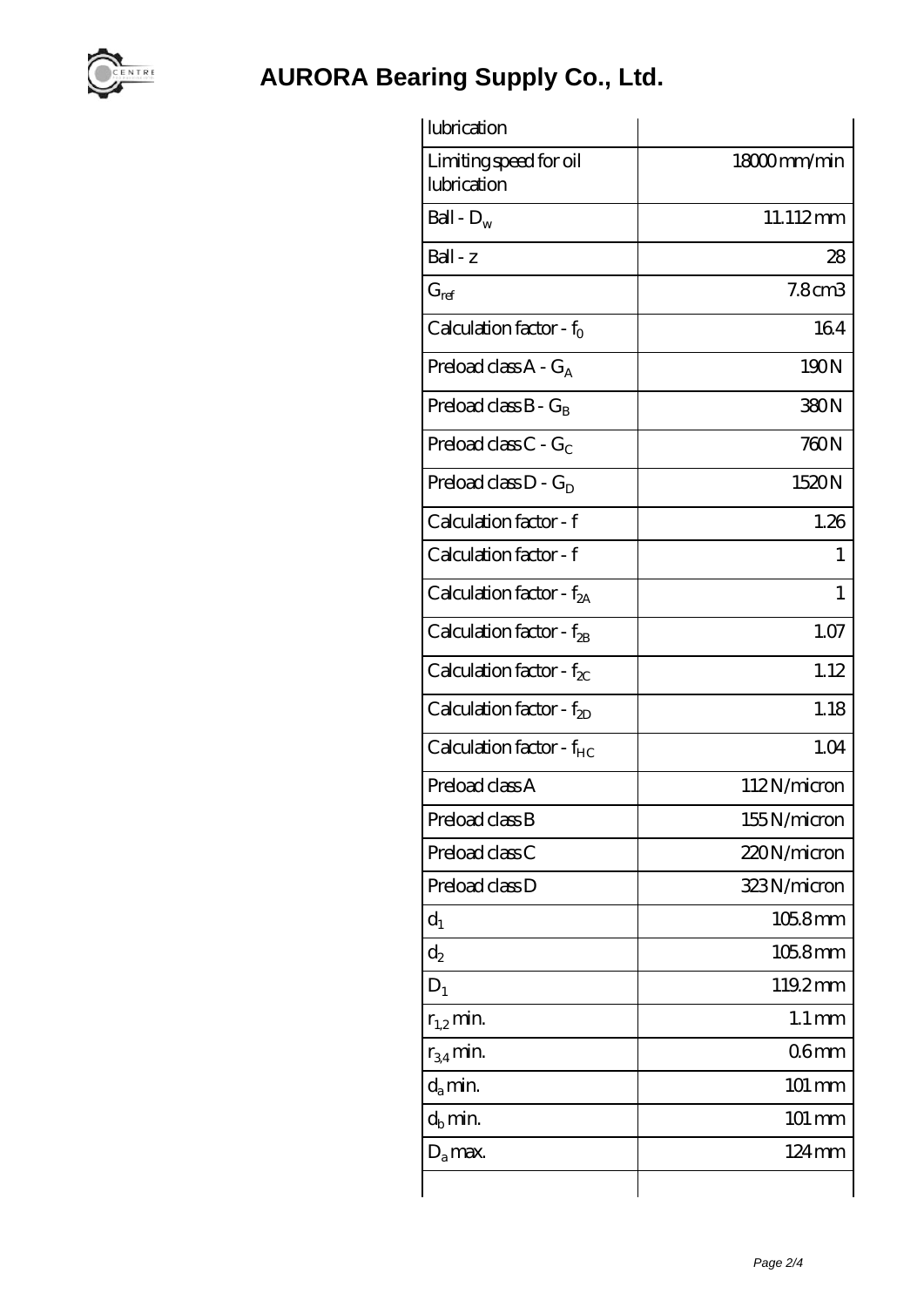

| $D_h$ max.                                  | $126$ mm                      |
|---------------------------------------------|-------------------------------|
| $r_a$ max.                                  | $1 \,\mathrm{mm}$             |
| $r_{\rm b}$ max.                            | 06mm                          |
| $d_{n}$                                     | 1086mm                        |
| Basic dynamic load rating C                 | 49.4 kN                       |
| Basic static load rating $C_0$              | 55kN                          |
| Fatigue load limit P <sub>u</sub>           | 22kN                          |
| Attainable speed for grease<br>lubrication  | 12000r/min                    |
| Attainable speed for oil-air<br>lubrication | $18000$ r/min                 |
| Ball diameter $D_w$                         | 11.112mm                      |
| Number of balls z                           | 28                            |
| Reference grease quantity<br>$G_{ref}$      | 7.8 <sup>cm<sup>3</sup></sup> |
| Preload class $A G_A$                       | 190N                          |
| Static axial stiffness, preload<br>classA   | $112N/\mu$ m                  |
| Preload class $BG_R$                        | 380N                          |
| Static axial stiffness, preload<br>classB   | $155N/\mu$ m                  |
| Preload class $CG_C$                        | 760N                          |
| Static axial stiffness, preload<br>class C  | 220N/μ m                      |
| Preload class $D G_D$                       | 1520N                         |
| Static axial stiffness, preload<br>classD   | 323N/µ m                      |
| Calculation factor f                        | 1.26                          |
| Calculation factor $f_1$                    | 1                             |
| Calculation factor $f_{2A}$                 | 1                             |
| Calculation factor $f_{\mathcal{B}}$        | 1.07                          |
| Calculation factor $f_{\chi}$               | 1.12                          |
| Calculation factor $f_{2D}$                 | 1.18                          |
| Calculation factor $f_{HC}$                 | 1.04                          |